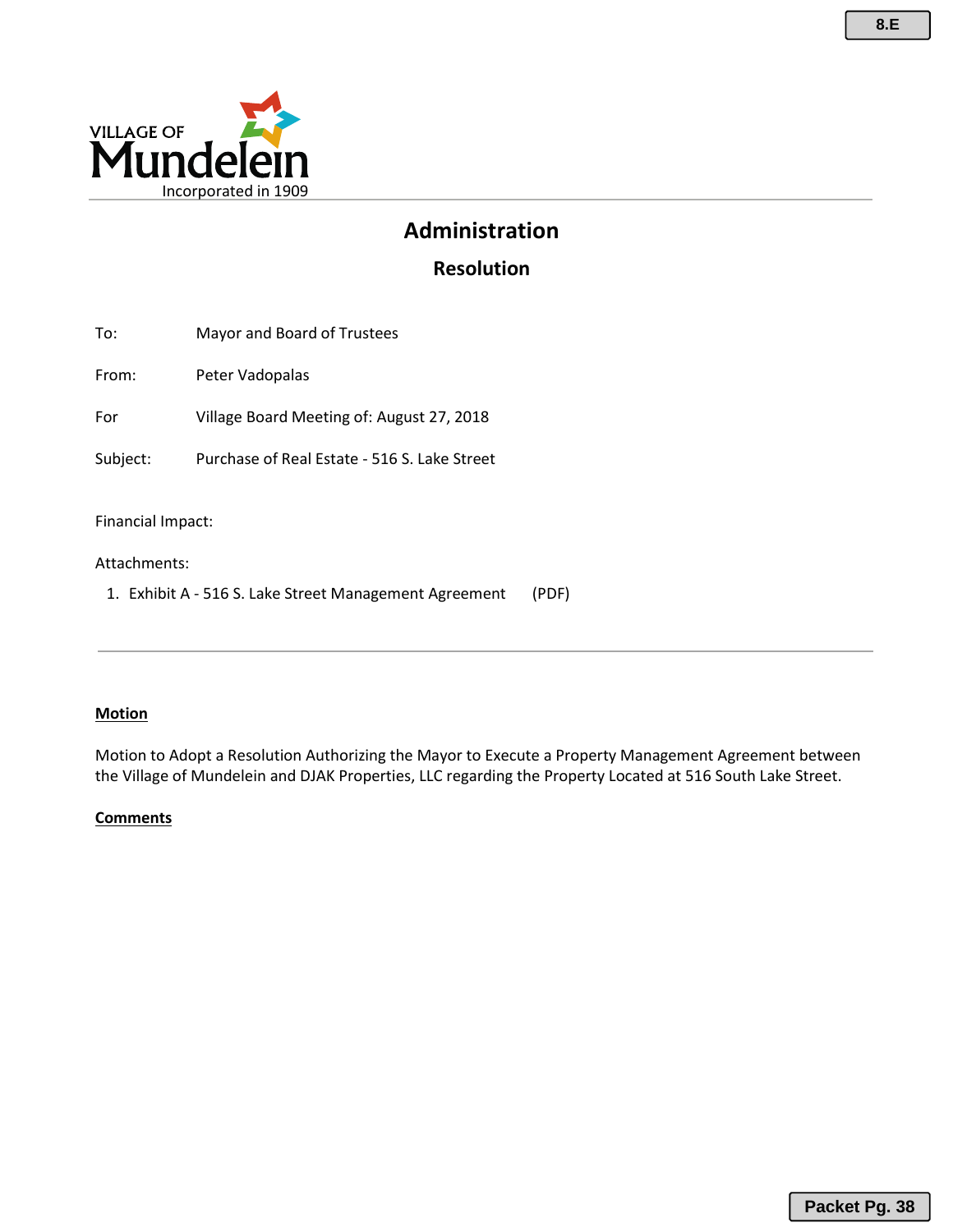#### **RESOLUTION NO. (ID # 3262)**

#### **A RESOLUTION AUTHORIZING THE MAYOR TO EXECUTE A PROPERTY MANAGEMENT AGREEMENT BETWEEN THE VILLAGE OF MUNDELEIN AND DJAK PROPERTIES, LLC REGARDING PROPERTY LOCATED AT 516 SOUTH LAKE STREET**

**WHEREAS**, the Village of Mundelein ("the Village") has entered into a real estate contract with DJAK

Properties, LLC ("DJAK") to purchase certain real estate located at 516 S. Lake Street, Mundelein, Illinois ("the

Property"); and

**WHEREAS**, the Property is improved with an apartment building containing 16 units; and

**WHEREAS**, DJAK Properties, LLC currently owns and manages the Property; and

**WHEREAS**, the closing on the property is scheduled to take place on August 31, 2018;

**WHEREAS**, the Village desires to have DJAK continue to manage the property following the closing as set

forth in the Property Management Agreement attached as **Exhibit A**; and

**WHEREAS**, DJAK desires to continue to manage the Property following the closing.

**NOW, THEREFORE, BE IT RESOLVED** by the Board of Trustees that the Mayor is hereby authorized to

enter into the Property Management Agreement on behalf of the Village of Mundelein.

PASSED this 27th day of August 2018 by a roll call vote.

President

\_\_\_\_\_\_\_\_\_\_\_\_\_\_\_\_\_\_\_\_\_\_\_\_\_\_\_\_\_\_\_\_\_\_\_\_\_\_\_\_

PASSED: August 27, 2018

APPROVED: August 27, 2018

ATTEST: \_\_\_\_\_\_\_\_\_\_\_\_\_\_\_\_\_\_\_\_\_\_\_\_\_\_\_\_\_\_\_\_\_

Village Clerk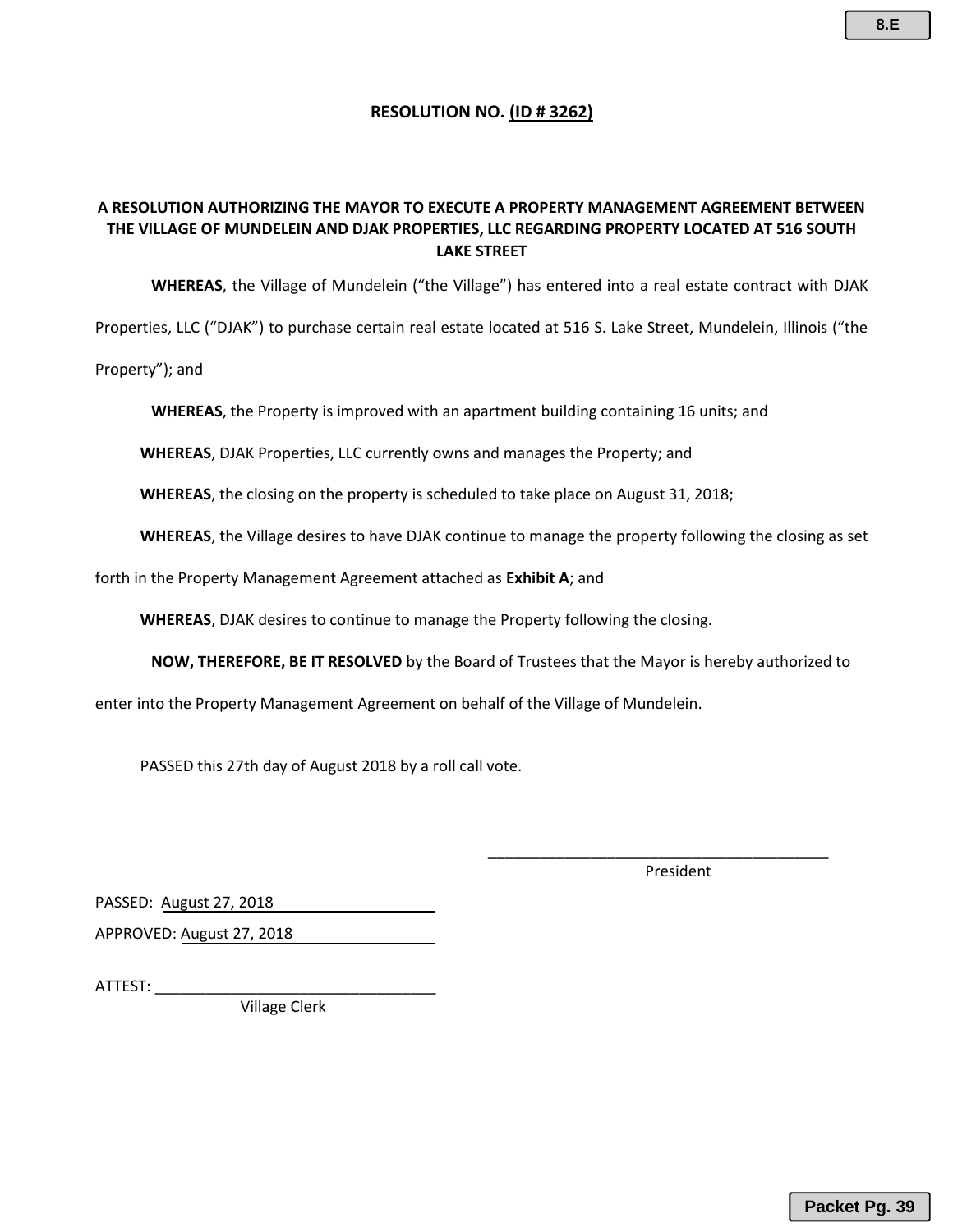#### **Property Management Agreement**

## **Between the Village of Mundelein and DJAK Properties, LLC**

**WHEREAS**, the Village of Mundelein ("the Village") has entered into a real estate contract with DJAK Properties, LLC ("DJAK") to purchase certain real estate located at 516 S. Lake Street, Mundelein, Illinois ("the Property"); and

**WHEREAS**, the Property is improved with an apartment building containing 16 units; and

**WHEREAS**, DJAK Properties, LLC currently manages the Property; and

**WHEREAS**, the closing on the property is scheduled to take place on August 31, 2018; and

**WHEREAS**, the Village desires to have DJAK continue to manage the property following the closing as set forth below; and

**WHEREAS**, DJAK desires to continue to manage the Property following the closing.

## **THEREFORE, IT IS HEREBY AGREED BETWEEN THE PARTIES, AS FOLLOWS:**

The Village of Mundelein hereby appoints and authorizes DJAK Properties, LLC to manage the Property until such time as all tenants have permanently vacated the apartment building.

### **Property Management Responsibilities**

- 1. DJAK shall be responsible for invoicing all tenants for rent, as set forth in the current leases which exist at the date of closing, and collection of rent.
- 2. DJAK shall be responsible for ongoing general maintenance of the building and grounds, including the mowing of the lawn every two weeks, as warranted. DJAK may contract with its current snow plowing contractor to provide snow plow services for the Property.
- 3. DJAK shall be responsible for all communication with existing tenants, payment for certain services and utilities as described later in this Agreement, and accounting and monthly reporting of all costs and income.

### **Insurance:**

The Village shall obtain all necessary insurance coverage on the Property as of date of closing. DJAK may terminate its existing property damage and premise liability insurance as of midnight on the closing date, but shall obtain or maintain its general business liability insurance.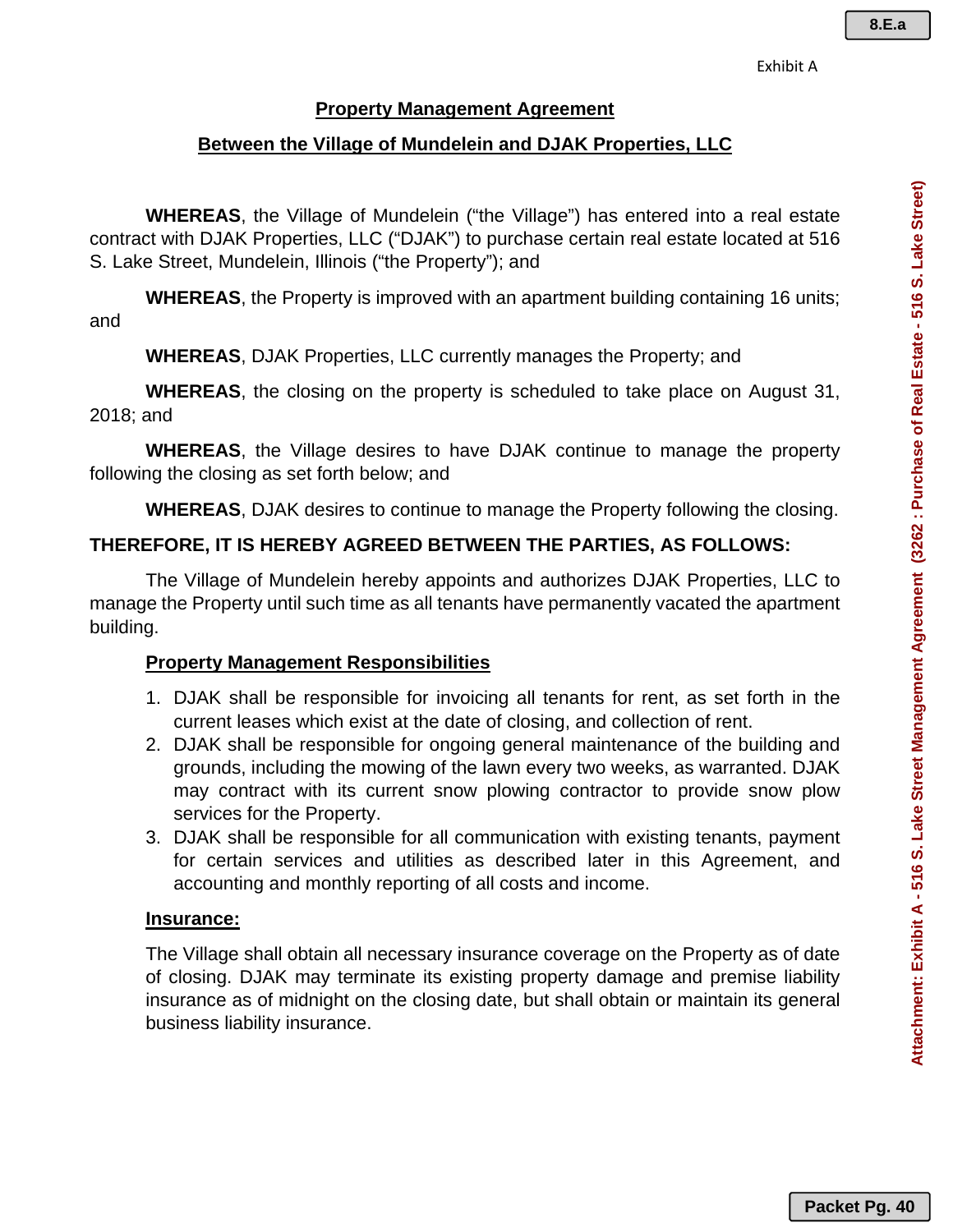## **Utilities:**

- 1. The Village shall transfer all water, gas, and electric accounts for the common areas in its name as of the day of closing.
- 2. Interim utilities on vacant apartments will be paid by DJAK and subsequently billed to the Village on a monthly basis.
- 3. Garbage services will be paid and maintained by DJAK and subsequently billed back to the Village on a monthly basis, original invoices will be furnished by DJAK.

# **Maintenance Fees:**

- 1. DJAK will be paid \$35.00 an hour for general maintenance duties and shall submit time slips and/or invoices for services performed under this Agreement.
- 2. If an independent contractor is required for maintenance or repair issues beyond the expertise of DJAK, then DJAK will promptly forward such cost estimates to the Village for prior approval.
- 3. DJAK shall report all maintenance costs, along with supporting documentation to the Village on a monthly basis.
- 4. Prior to performing any maintenance or repair task that is reasonably estimated to exceed \$250.00 in cost, DJAK will obtain prior authorization to proceed from the Village.

# **General:**

DJAK shall send a letter to the current residing tenants, subject to the Village's approval, immediately after closing advising the tenants of a change in ownership.

## **Management Fees:**

DJAK shall be paid a management fee of 20% of all gross rents collected of all occupied apartments at the beginning of each month. DJAK shall provide rent rolls to the Village on a monthly basis to make the above determination.

# **Management Policies for Collection of Rent:**

- 1. Tenants who are delinquent in their rent by at least 15 days will be served with a 5-day notice.
- 2. If rent is not received promptly after a 5 day notice is served, DJAK may recommend eviction to the Village, and Village may approve recommended eviction action. The Village shall bear all costs and fees associated with eviction action.